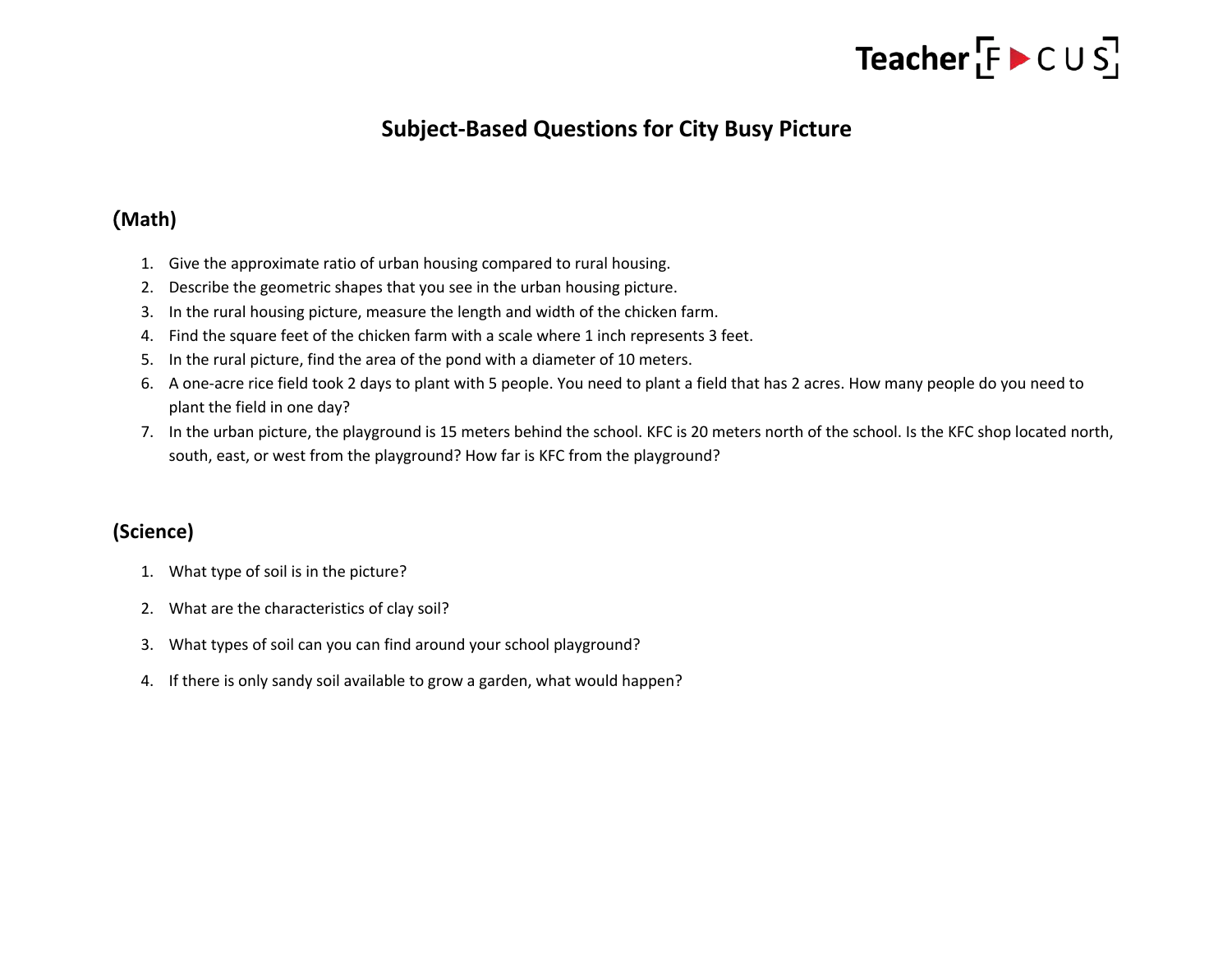## Teacher  $F \triangleright C \cup S$

#### **(Geography)**

- 1. What type of houses are in the rural areas? What type of houses are in the urban areas?
- 2. Describe the differences in urban and rural living styles.
- 3. What are the temperatures in the rural and urban areas? What causes the differences in temperatures in these areas?
- 4. In rural areas, what kinds of vehicles are used for transportation?
- 5. In urban areas, what kinds of vehicles are used for transportation?
- 6. What buildings and features do you see east, west, north and south of the urban area?
- 7. What kinds of careers and businesses do the people from the rural areas have? What kinds of careers and businesses do the people from the urban areas have? Why?

#### **(English)**

- 1. How many colors do you see in these two pictures? What are they?
- 2. Please write down as many vocabulary words as you can from objects you see in the urban area picture.
- 3. What are the differences between the urban areas and rural areas?
- 4. In your opinion, is the urban area better than the rural area? Why or why not?
- 5. In your own words, explain what village life you see in the rural picture.
- 6. Looking at these two pictures, would you like to live in the village or in the city? Explain your reasons.
- 7. What are some advantages of living in the city?
- 8. What are some advantages of living in the village?

#### **(Myanmar)**

- 1. In the pictures, what do the rural areas sell? What do the urban areas sell?
- 2. By looking at the pictures, what are some of the religions in Myanmar?
- 3. Describe the differences in urban and rural living styles.